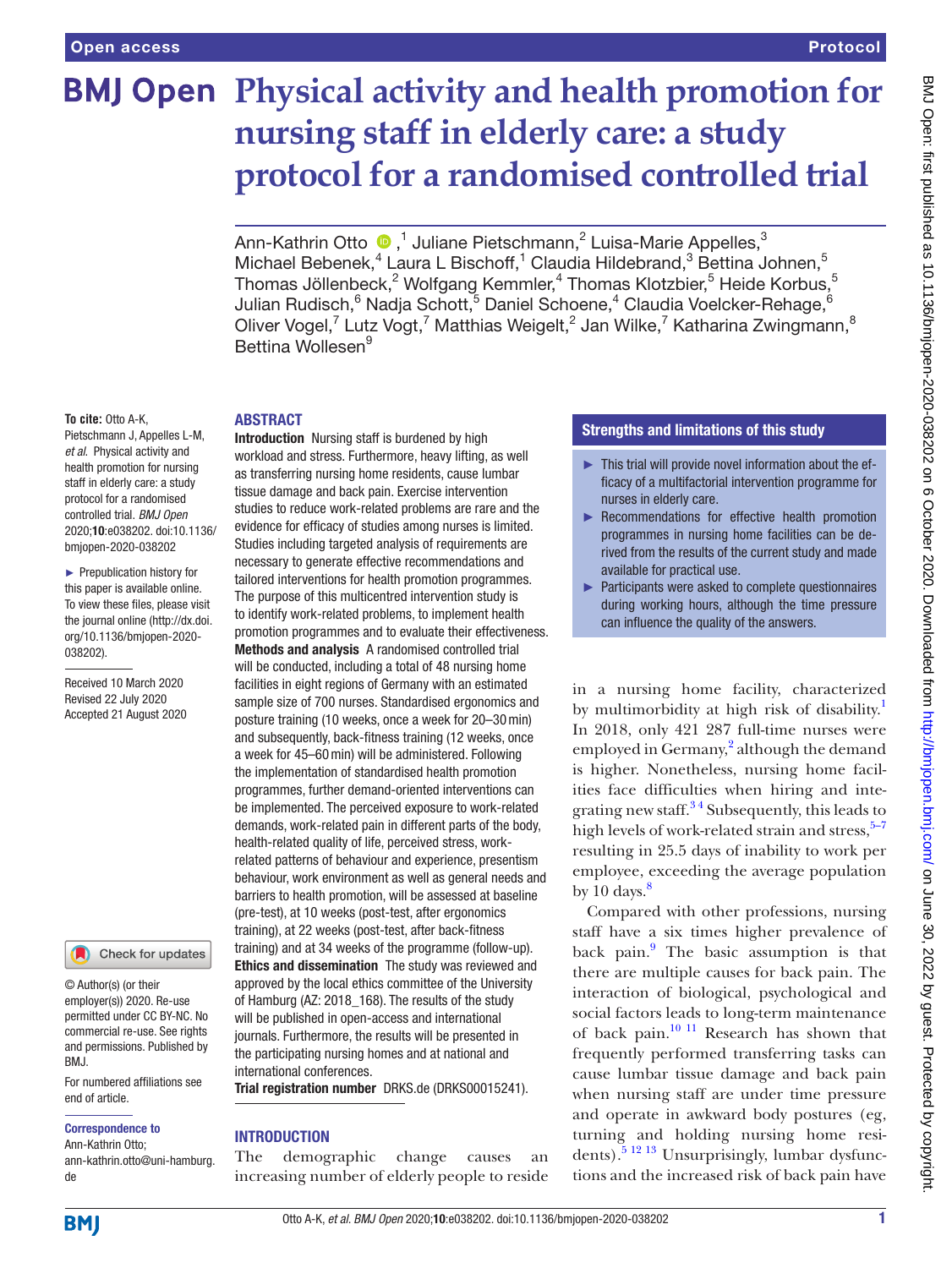also been associated with high demands, burnout, low control and a lack of social prestige.<sup>[14](#page-7-7)</sup>

Several studies have investigated the effect of exercise interventions on back pain in nursing staff in all settings.<sup>13 15–20</sup> However, effective exercise intervention studies to reduce work-related problems in nursing home staff are rare and therefore, today, little is known about the efficacy of interventions to reduce back pain in nursing staff in elderly care. In addition, studies have shown that successful interventions employed a bottom-up approach and took setting specific factors, as well as work-related burdens, wishes, needs and barriers of the target group into account.<sup>[17 21 22](#page-8-0)</sup> For other professions, it has already been proven that programmes combining ergonomics training and the promotion of physical resources can effectively reduce back pain[.23](#page-8-1) First, studies could also show effects in the area of nursing settings, however, according to a systematic review, there is a lack of highquality randomised controlled trials.<sup>21</sup> Skargren and  $\ddot{\text{O}}$ berg<sup>15</sup> demonstrated in a prospective cross-over study that moderate exercises, including stretching exercises and strength exercises with intervals of cardiovascular capacity exercises, reduce musculoskeletal symptoms and increase the cardiovascular capacity and muscular strength among nursing staff. On the other hand, Horneij *et al*<sup>[16](#page-7-10)</sup> have established in a prospective randomised study that an individually designed physical training programme, combined with a workplace stress management training among nursing staff in home care had no effect on neck, shoulder and low back pain. In line with this study, Ewert  $et \text{ } a l^{17}$  $et \text{ } a l^{17}$  $et \text{ } a l^{17}$  observed in a randomised controlled parallelgroup trial small to moderate effects of a multimodal programme including psychological, segmental exercises and ergonomic training sessions, compared with a general physical exercise programme, designed to reduce chronic low back pain. Based on the current evidence, it is difficult to draw firm conclusions about the efficacy of interventions for low back pain, also due to a lack of high quality randomised controlled trials.<sup>[21](#page-8-2)</sup>

In order to design and implement effective interventions, it is necessary to engage employees in the planning and implementation of health promotion programmes. Thereby, the differentiated documentation of workrelated risks, needs, wishes and barriers is relevant, as this is considered as a key factor for the successful implementation of health promotion programmes.<sup>22,24</sup> This ensures that sustainable and long-term behavioural modifications can be initialised and the motivation of the employees can be maintained. $25$  Additionally, the quality of implementation and theory-based programmes are responsible for the success.[26 27](#page-8-5) Besides, Rongen *et al* showed that workplace interventions in small groups are more effec-tive than those in large groups.<sup>[28](#page-8-6)</sup>

To use the suggestions of these previous studies, the BASE concept—a prevention programme to avoid and reduce mental stress and musculoskeletal diseases can be applied. $^{24}$  BASE stands for B, 'Bedarfsbestimmung' (requirements); A, 'Arbeitsplatzorganisation'

(organisation of work); S, 'Schulung des arbeitsbelastungsverträglichen Alltagshandeln' (coaching preventive behaviour at work) and E, 'Eigenverantwortung und Selbstwirksamkeit' (self-responsibility and self-efficacy). The programme considers the working conditions, the organisational and social environment of the nursing home facilities and involves employees in the assessment of working health risks. Within this framework, wishes and barriers for health promotion programmes are recorded to achieve high participation rates. $25\frac{25\frac{26}{10}}{27}$  This approach of multidimensional assessment has proven to be successful to achieve positive health effects.<sup>29</sup> For instance, implementing BASE, including ergonomics and posture training in a logistics department resulted in reduced low back pain and decreased dysfunctional lifting behaviour. $^{22}$  $^{22}$  $^{22}$ 

The overall objectives of this randomised controlled trial are (1) the evaluation of setting specific, individual and organisational context variables (subjectively perceived exposure to work-related demands, work-related pain in different parts of the body, health-related quality of life, perceived stress, work-related patterns of behaviour and experience, presentation behaviour, work environment, general needs and barriers to health promotion; infrastructure of the facility, social environment) and, (2) the review of the BASE concept in the nursing home setting. Following the implementation of standardised health promotion programmes further demand-oriented interventions can be implemented, considering the general needs and participants feedback after the standardised interventions. We hypothesise that the BASE programme, here consisting of a 10-week ergonomics and posture training and a 12-week back-fitness programme, including the setting specific requirements, will lead to improvements, especially in terms of perceived exposure to work-related demands (modified Slesina Questionnaire), work-related pain in different parts of the body during the last 7days (Nordic Questionnaire) and healthrelated quality of life (Health Survey (SF-12)).

# METHODS AND ANALYSIS

The SPIRIT (Standard Protocol Items: Recommendations for Interventional Trials) statement $30$  was used as a guideline for this protocol paper.

## Study design

This is a multicentred randomised controlled trial of an individually tailored multifactorial intervention for nursing staff. The study is part of the project 'Prevention and occupational health in long-term care (PROCARE)', which addresses the living and working situations of staff and residents in the nursing home setting. $31$  The nurses will be randomised to an intervention group and waitinglist control group. Both groups will receive the intervention. The waiting-list control group will start with the intervention after 10 weeks. The questionnaire data will be assessed at baseline (pre-test), at 10 weeks (post-test,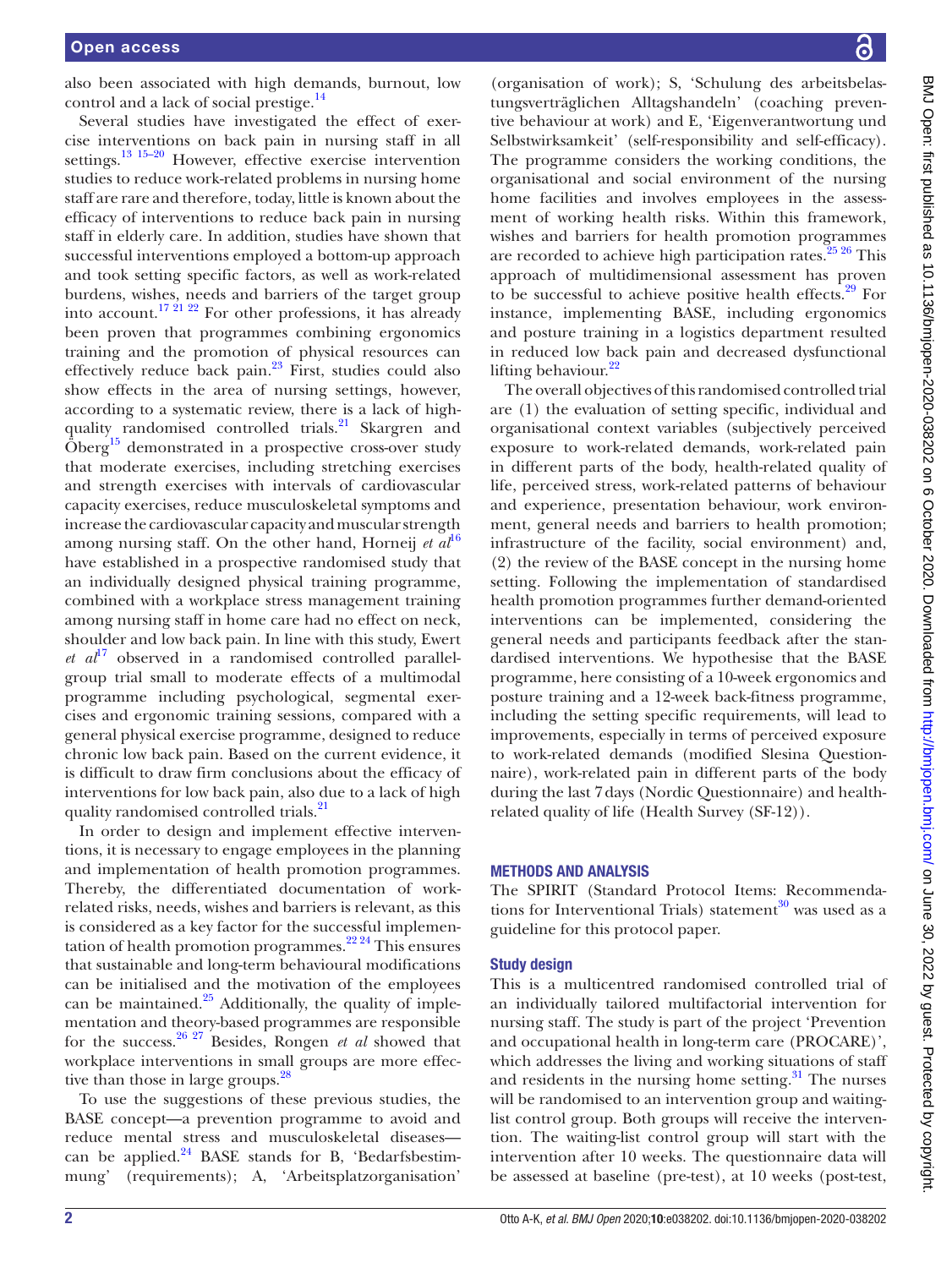

Figure 1 Flow diagram.

after ergonomics training and posture training), at 22 weeks (post-test, after back-fitness training) and at 34 weeks of the programme (follow-up) (see [figure](#page-2-0) 1).

The trial is conducted in agreement with the principles of the Declaration of Helsinki and the guidelines of good clinical practice. The study was approved by the local ethics committee of the University of Hamburg (AZ: 2018\_168) and is registered at DRKS.de.

### **Setting**

This study will include 48 nursing home facilities located in one of eight cities and their surroundings throughout Germany (Bremen, Chemnitz, Frankfurt, Hamburg, Karlsruhe, Nuremberg, Paderborn and Stuttgart). In all eight regions, six facilities were chosen. The infrastructure forms the basis for the selection of the nursing home facilities at each intervention side. This includes the number of nursing places, the urban or rural district, the number of employees and the socioeconomic status. The intervention sides participating in this study have been selected in order to analyse the programmes' applicability under a wide range of conditions.

#### <span id="page-2-0"></span>Patient and public involvement

No patients will be involved in this study. We will integrate the nurses into the programme development by recording their working health risks, wishes, needs and barriers with a questionnaire. The results will be taken into account to plan and implement health promotion interventions. In addition, the results will be disseminated in the participating nursing home facilities during information events and/or in the form of written mail drops.

#### **Participants**

All nursing staff of the recruited nursing home facilities will be asked to participate in the context of comprehensive information events.

### Inclusion criteria

The randomised controlled trial will include nursing staff of nursing home facilities, which provide written informed consent, whereas other professionals of nursing home facilities will be excluded. The estimated participation rate is 30%.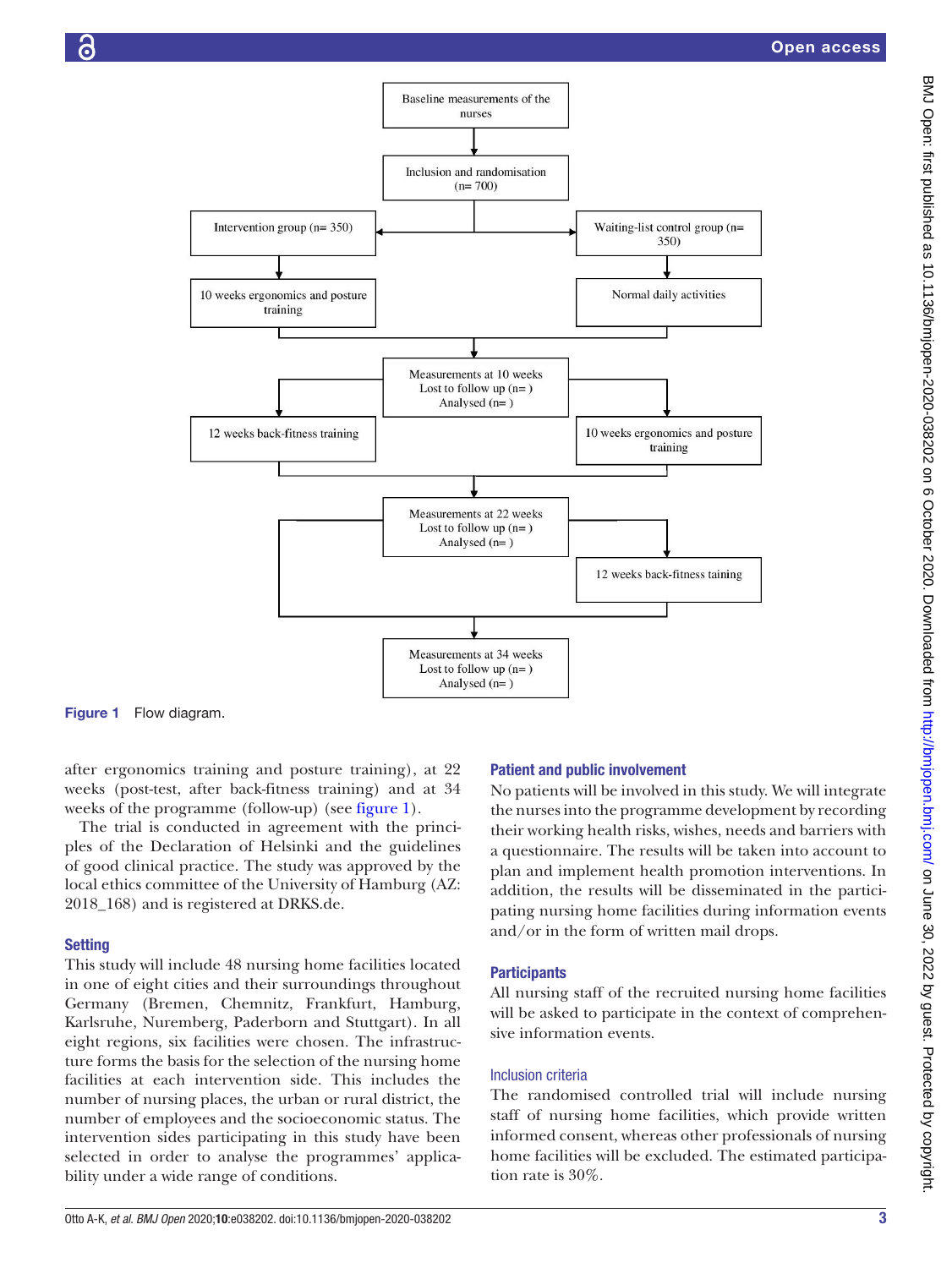### Assignment of intervention

To avoid selection bias, the allocation of the nurses in intervention group and waiting-list control group will be assigned randomly by lot by the director of the study. Data collection will be done by blinded assessors in a strictly pseudonymised form to guarantee a blinded data analysis. The multifactorial intervention programme follows a standardised protocol to avoid performance bias. All participant information and data will be stored securely and pseudonymised with the aid of a code and after completion of the data collection is replaced by a pure combination of numbers (eg, PA1). Personalised data are only available for the director of the study.

#### Outcome measures

The assessment will focus on a battery of five standardised instruments. Besides collecting questionnaire data, demographic characteristics, such as age, gender and job title, will be assessed.

## Primary outcomes

To evaluate the effectiveness of the intervention programme, self-reported perceived exposure to workrelated demands (modified Slesina Questionnaire), workrelated pain in different parts of the body during the last 7days (Nordic Questionnaire), health-related quality of life (SF-12), perceived stress and work-related patterns of behaviour and experience will be assessed as primary outcomes.

The *Questionnaire for Subjective Assessment of Workplace Exposure (modified Slesina Questionnaire*) comprises 20 items about work-related demands (physical, psychological and environmental factors), the intensity of daily work, as well as corresponding perceived exposure.<sup>32</sup> The questionnaire assesses the frequency of demand factors (frequently, seldom/never) and the subjectively perceived amount of physical or mental perceived exposure (yes, no). These 20 items included heavy physical tasks, awkward postures, standing, overhead working, holding heavy loads, carrying heavy loads, lifting heavy loads, pulling/pushing heavy loads, awkward static postures, the lack of physical activity, sitting, walking/ running, dexterity, visual detail distinction, poor illumination, IT problems, pressure to perform, deadline pressure, time pressure and shift work. $33$  The questionnaire is used for analyses by the Federal Institute for Occupational Safety and Health (BAuA). The use of this questionnaire will allow us to set the data of the project in relation to nationwide norm data.

The *Questionnaire on Musculoskeletal Complaints (Nordic Questionnaire*) is an evaluation tool for work-related pain in different body parts (neck, shoulder, elbows, hands, lumbar spine, spine, hips, knees and feet) during the last 12 months and the last 7days.<sup>[34](#page-8-13)</sup> Participants rate their impairments on a two-point scale (yes, no), by responding to nine items regarding the relevant body parts. They were asked the following: 'Have you had any complaints or pain in the following body parts during the

last 12 months?', 'Were you unable to do your normal work at any time in the last 12 months because of the complaints?' and 'Have you had any complaints during the last 7 days?'. The questionnaire is considered valid and reliable in German version.<sup>34</sup>

The *SF-12* is an economic short form of the SF-36 and a disease-independent questionnaire to measure the health-related quality of life, consisting of 12 items.<sup>35</sup> The summary scales were each derived from four subscales: Physical Health consists of physical functioning, role limitations due to physical health problems, bodily pain and general health, whereas Mental Health is summarising the subscales vitality (energy/fatigue), social functioning, role limitations due to emotional problems and mental health (psychological distress and psychological wellbeing). They were asked for example, the following: 'How would you describe your state of health in general?', or 'To what extent have you been hampered in the past 4weeks in performing your daily activities at home and at work?'. It is considered valid and reliable. In terms of reliability, the internal consistency (Cronbach's  $\alpha$ ) for the scale of physical function in both healthy and sick persons is between 0.77 and 0.93, the physical role function scale between 0.74 and 0.89, the pain scale between 0.73 and 0.85, the general health perception scale between 0.57 and 0.75, the scale vitality between 0.78 and 0.84, the social function of the scale between 0.64 and 0.88, the scale emotional role function between 0.77 and 0.94 and that of the scale mental well-being between 0.78 and  $0.88<sup>36</sup>$  The German version of the SF-12 was translated and validated in accordance with the standards of the International Quality of Life Assessment Group.<sup>37</sup>

The 12-item screening subscale (SSCS) of the *Trier Inventory for Chronic Stress* (TICS) provides information about perceived stress within the last 3months, covering five aspects of stress, including chronic worrying, workrelated and social overload, excessive demands and lack of social recognition. Participants can rate for example, the following statements: 'Fear of something unpleasant happening', or 'I try in vain to get recognition for good performance'. Stress frequency are rated on a four-point scale (0=never, 1=rarely, 2=sometimes, 3=often, 4=very often). The scale is considered a reliable measuring instrument; the internal consistency (Cronbach's  $\alpha$ ) is between 0.84 and 0.91.<sup>38 39</sup> The Trier Inventory for Chronic Stress was validated in the German version.<sup>3</sup>

The *Questionnaire on Work-Related Behavior and Experience Patterns (AVEM*) contains a total of 44 items. As a multidimensional personality diagnostic procedure, the AVEM-44 collects self-assessments within eleven dimensions (scales), which can be assigned to three content areas: professional commitment, resistance towards stress and emotional well-being. The participants can for example, make a statement about the following items: 'For me, work is the most important part of my life', 'After work I can switch off without any problems', or 'Whatever I do, it has to be perfect'. The response options are presented as a five-point scale ranging from 1 ('I strongly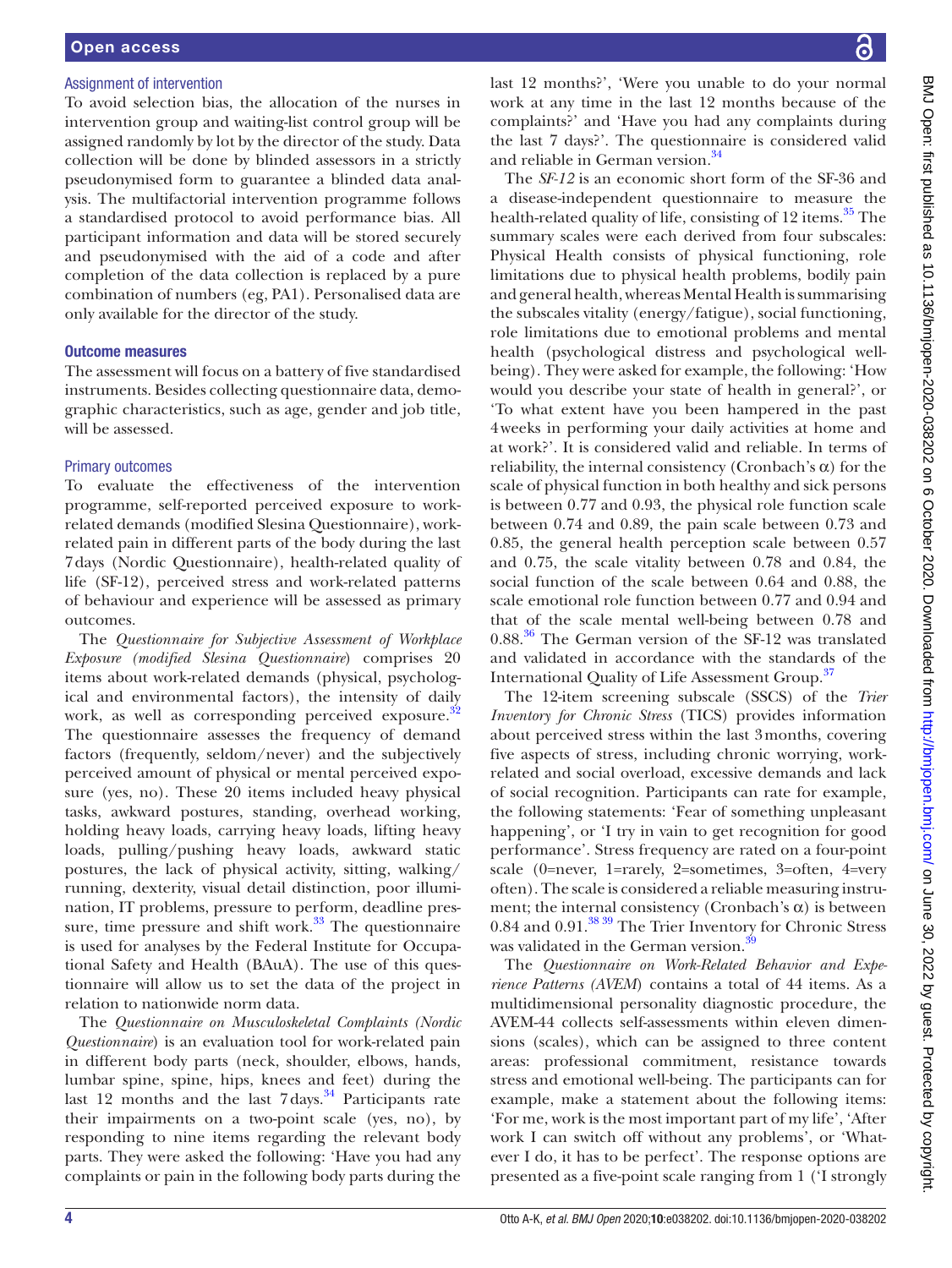disagree') to 5 ('I strongly agree). The AVEM subscales can be used to classify four types of behavioural and experiential patterns: Pattern G 'Health', Pattern S 'Unambitious', Risk pattern A 'Overexertion' and Risk pattern B 'Burnout'.[40](#page-8-19) It is considered valid and reliable in German version. The internal consistency (Cronbachs  $\alpha$ ) is between  $0.75$  and  $0.84.<sup>41</sup>$ 

# Secondary outcomes

The state of health, sports and eating habits, presentism behaviour, general needs and barriers to health promotion, as well as work environment will be assessed as secondary outcomes.

The *Questionnaire on Resources* contains 12 self-developed questions regarding the state of health, the kind and duration of weekly and daily activity, the eating habits and the stress level, for example, 'How satisfied are you with the state of health?', 'How many hours per week do you spend exercising/playing sports?', 'How would you rate your dietary behaviour?', or 'How many times have you been calm und serene in the last 4weeks?'. The response options are presented as a five-point scale. The questionnaire is based on the validated  $SF-12$ ,  $35$  the Bone-Specific Physical Activity Assessment Instrument<sup>42</sup> and the WHO guidelines 'Sugars intake for adults and children'.<sup>43</sup>

The *Questionnaire on Presentism* provides information on the issue of presentism and emphasises its reasons and consequences. They were asked the following selfdeveloped questions, for example, 'How often have you been working in the last 12 months despite deteriorating health, although you felt you had to stay at home?', 'With what kind of symptoms did you appear at work?', or 'Why did you come to work sick?'. These items are based on the Health and Work Performance Questionnaire.<sup>[44](#page-8-23)</sup>

The *Questionnaire on general Needs and Barriers to Participate in Health Promotion Programmes* covers the wishes regarding health promotion programmes and barriers preventing from participating. Examples of self-develop items are: 'What kind of exercise promotion programme would you be interested in?' (response options included strength training, endurance training, relaxation training, others), or 'If you currently are not attending any health promotion programmes, please mark with a cross the barriers that are possibly keeping you from doing so'. (answer options were eg, 'I feel to strained to attend any physical activity or other additional programme', 'Additional activities are too time consuming' or 'I don't know of any suitable offers'). The questionnaire was developed as part of a project in which  $48$  companies took part.<sup>[45](#page-8-24)</sup>

The self-developed *Questionnaire on Work Environment* offers the opportunity to specify the work environment, regarding colleagues (items: eg, 'The working atmosphere is impersonal', or 'If someone has difficulties at work, they will certainly be helped by colleagues'), supervisors (items: eg, 'Good work is recognised by our supervisors accordingly', or 'The supervisors respond to concerns and complaints') and the areas of information- and communication exchange (items: eg, 'We are sufficiently informed

about important things and processes in our company', or 'The information about the planned implementation of novelties is so sufficient that we know exactly what to expect'). Participants can indicate their answer on a sixpoint-scale. The questionnaire was developed in cooperation with nursing home facilities.

# Intervention

The multifactorial intervention programme consists of a standardised ergonomics and posture training and a standardised back fitness training.<sup>25 26</sup> The programme was developed on the basis of earlier study results, the validated BASE concept, $22 \frac{24}{4}$  as well as workplace observations. Interventions in each participating facility will start with a workplace observation of specific basic ergonomic condition, in order to take these conditions, such as existing lifting, aids into account during specific units of the training programme. Both trainings will be supervised and guided by certified exercise scientists or physiotherapists, who are trained to work according to a standardised manual.

The ergonomics-training and posture-training programme takes place over a period of 10 weeks, once a week for a duration of 20–30min. The sessions include six to eight participants per group. It includes the learning of different techniques, in order to deal with physical stress at the workplace and to compensate in a stresscompatible manner. The training programme is divided into the following sections:

- Exercises for movement and body perception in the work process.
- ► Reflection of one's own movement and work behaviour.
- ► Instructions for motion optimisation.
- ► Instructions for independent compensation exercises.
- $\blacktriangleright$  Personal health promotion measures.<sup>[26 27](#page-8-5)</sup>

Each session sets priorities for different work-related tasks. In this way, relevant topics are discussed and practiced in detail. The movement experience is comprised of three components: body awareness, recognition of dysfunctional movements and understanding positive and negative work behaviour. The reflection of the movement experience, the adaption to the working conditions, the repeated implementation and testing in the work situation should positively influence attitudes, intentions and behaviours. The intention of the course is that afterwards, employees are able to independently recognise and influence possible health-related resources, but also potential dangers. The exercises for the individual areas are repeated for in-depth study and in part supplemented by new exercises. This course is not about being introduced to many different exercises and methods, but to learn and vary simple and effective exercises, which can be easily integrated into everyday life. Positive and joyful movement experiences should be collected, in order to help to remove barriers and deepen and internalise knowledge and different ways of execution, as well as develop selfhelp strategies for back problems.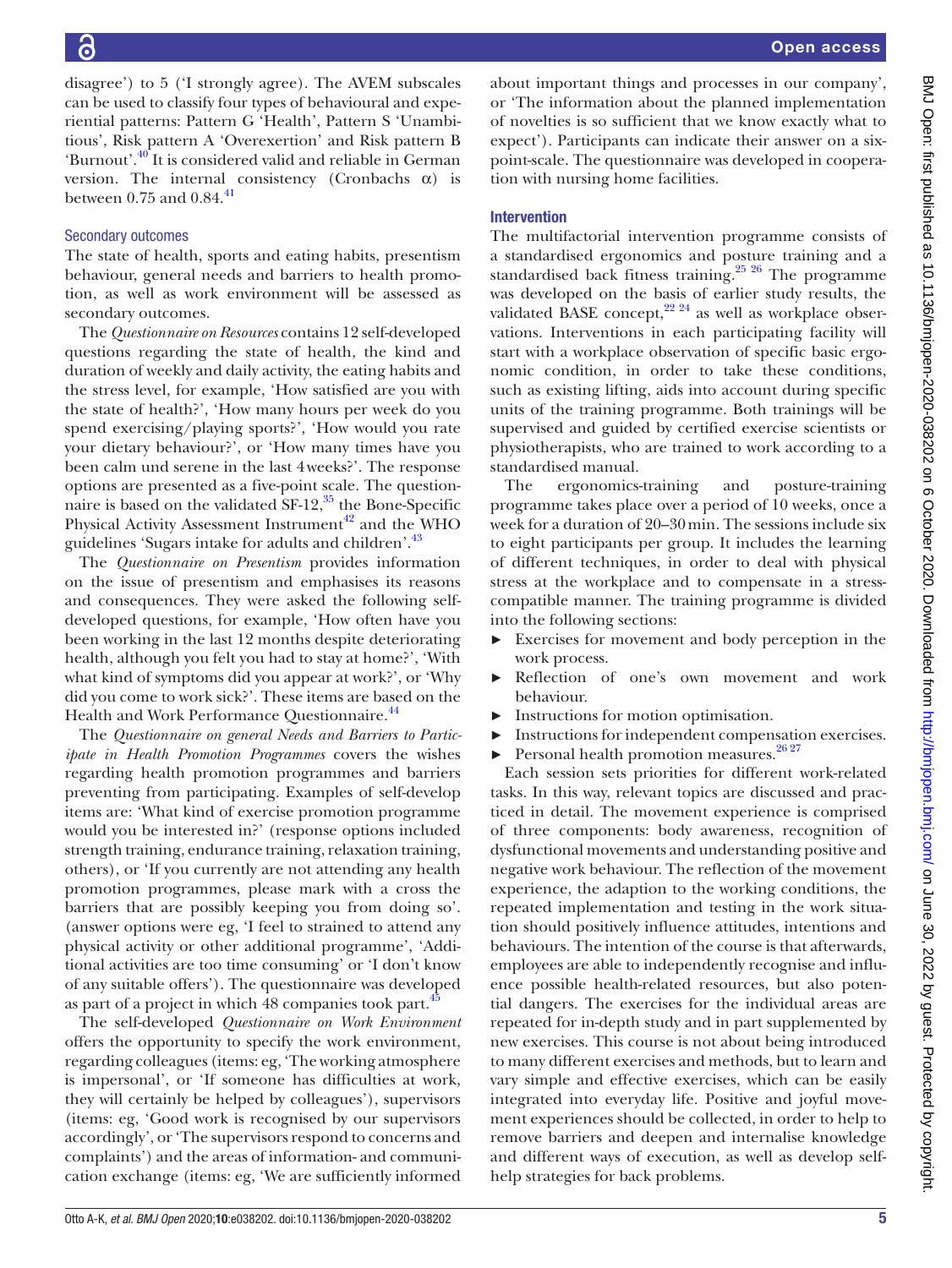# Open access

The back-fitness programme is carried out over a period of 12 weeks, once a week for 45–60min. It includes the components mobility, coordination, strength and relaxation. Strength training is divided into three phases, each lasting 4weeks. In each phase, a progression is planned. This will be ensured by adjusting the frequency, difficulty and range of motion/intensity of the exercises.

In order to obtain a verifiable structure, the back-fitness programme is divided as follows:

- 1. Mobility training (5–10min).
- 2. Coordination training (10–15min).
- 3. Strength training (30–40min).
- 4. Relaxation (5–10min).

In the back-fitness programme, the joints that tend to stiffen are mobilised and theoretical knowledge about the execution of conscious movements and the targeted control of the musculature is imparted. Strength training focuses on the back, shoulder and neck muscles. The abdominal arm and leg muscles are also strengthened.

In the relaxation part, different techniques will be used, such as yoga, progressive muscle relaxation and breathing exercises. Exercises will be performed at a moderate intensity (5–6 on Borg CR10 Scale $46$ ). To improve adherence and to promote retention, the therapists will give explanations about the purpose of the intervention and the possible benefits of the exercises. Attendance of each participant will be recorded by attendance lists and reasons for drop out will be documented. In addition, compliance of participants will be collected by a short questionnaire after both trainings.

The interventions will take place at the facilities during working hours to reach as many employees as possible. Concerning this, early organisation and consultation with the supervisors is essential, in order to adjust the working hours of the employees accordingly, and at the same time, to ensure residents care.

For the schedule of enrolment, interventions and assessments, see [table](#page-5-0) 1.

<span id="page-5-0"></span>

| Table 1 Schedule of enrolment, interventions and assessments |                     |                   |                                        |                           |                         |                         |
|--------------------------------------------------------------|---------------------|-------------------|----------------------------------------|---------------------------|-------------------------|-------------------------|
|                                                              | <b>Study period</b> |                   |                                        |                           |                         |                         |
|                                                              | <b>Enrolment</b>    | <b>Allocation</b> | <b>Post-allocation</b>                 |                           |                         | <b>Close-out</b>        |
| <b>Timepoint</b>                                             | $-t_{1}$            | $\mathbf 0$       | $t_{\scriptscriptstyle 1}$<br>baseline | $t_{2}$<br>at 10 weeks    | $t_{3}$<br>at 22 weeks  | $t_{4}$<br>at 34 weeks  |
| Enrolment                                                    |                     |                   |                                        |                           |                         |                         |
| Eligibility screen                                           | X                   |                   |                                        |                           |                         |                         |
| Informed consent                                             | $\mathsf{X}$        |                   |                                        |                           |                         |                         |
| Allocation                                                   |                     | X                 |                                        |                           |                         |                         |
| Interventions                                                |                     |                   |                                        |                           |                         |                         |
| Intervention group                                           |                     |                   |                                        |                           |                         |                         |
| Waiting-list control group                                   |                     |                   |                                        |                           |                         |                         |
| Assessments                                                  |                     |                   |                                        |                           |                         |                         |
| Demographic<br>characteristics: age,<br>gender, job title    |                     |                   | $\overline{\mathsf{X}}$                | $\boldsymbol{\mathsf{X}}$ | $\mathsf X$             | $\mathsf{X}$            |
| <b>Modified Slesina</b><br>Questionnaire                     |                     |                   | $\mathsf X$                            | X                         | X                       | X                       |
| Nordic Questionnaire                                         |                     |                   | $\overline{X}$                         | $\overline{\mathsf{X}}$   | $\overline{X}$          | $\overline{X}$          |
| <b>SF-12</b>                                                 |                     |                   | X                                      | $\chi$                    | X                       | X                       |
| <b>TICS</b>                                                  |                     |                   | $\mathsf{X}$                           | $\overline{X}$            | $\overline{X}$          | $\mathsf{X}$            |
| <b>AVEM</b>                                                  |                     |                   | X                                      | X                         | X                       | X                       |
| Questionnaire on<br><b>Resources</b>                         |                     |                   | $\overline{\mathsf{X}}$                | $\overline{X}$            | $\overline{\mathsf{X}}$ | $\overline{\mathsf{X}}$ |
| Questionnaire on<br>Presentism                               |                     |                   | X                                      | X                         | X                       | X                       |
| <b>Needs/Barriers Heath</b><br><b>Promotion Programme</b>    |                     |                   | $\mathsf{X}$                           | $\overline{\mathsf{x}}$   | $\overline{X}$          | $\overline{X}$          |
| Questionnaire on Work<br>Environment                         |                     |                   | X                                      | X                         | X                       | X                       |

AVEM, Questionnaire on Work-Related Behavior and Experience Patterns; SF-12, Health Survey; TICS, Trier Inventory for Chronic Stress.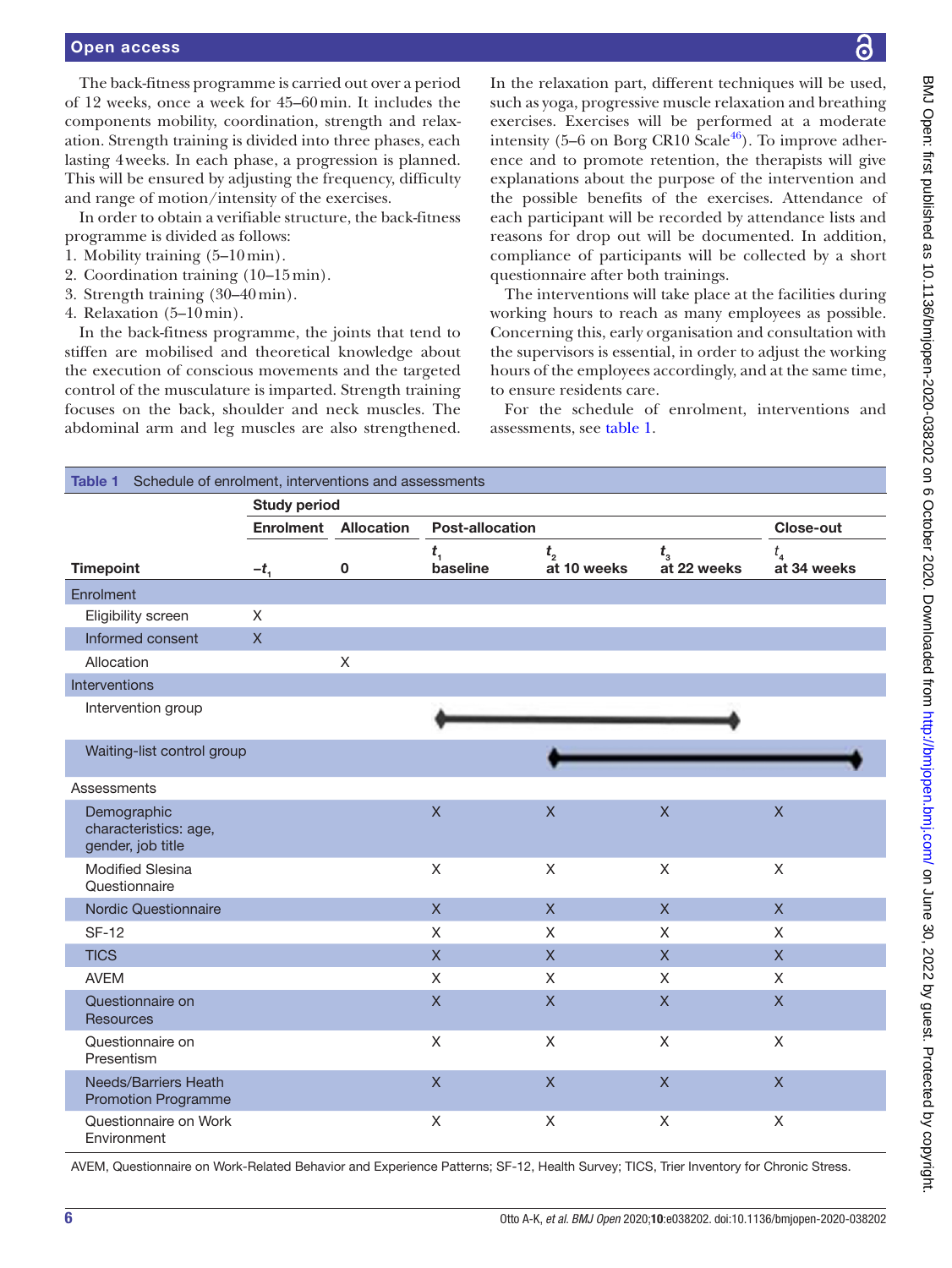# Statistical analysis

The trial will adhere to the 'Consolidated Standards of Reporting Trials statement: extension to cluster randomised trials'.<sup>47</sup> Data will be analysed on an intentionto-treat basis, based on staff group.

The study will integrate a comparison between the intervention and the waiting-list control group, as well as a comparison between the training programmes. In addition, participation rate will be integrated into the analysis.

Sample characteristics will be explored using descriptive statistics, and standard analyses adjustments will be made to adjust for baseline differences between groups, should such exist. In cases of missing data, sensitivity analyses will be performed to compare results with complete case analyses, and different options for imputation will be considered. Differences between intervention and controls will be tested with  $\chi^2$  tests for categorical variables and independent sample t-test for continuous variables.

Because of the cluster randomisation multilevel models with the nursing home as random effect, general linear mixed-model regressions will be applied for the statistical analyses of primary and secondary endpoints. These models will be adjusted by baseline value and potential confounding variables, for example, location of the nursing home (urban vs country), and staff field of working. p values of *<*0.05will be regarded as statistically significant and effect sizes of *>*0.3will be regarded as clinically significant. Where appropriate, 95% CI will also be reported along with the p values.

Data from the trial will be analysed using SPSS Statistics for Windows V.25.0 (IBM, Armonk, New York, USA).

#### Power calculation

The required sample size was calculated with G\*Power  $(V.3.1.9.2, Heinrich Heine University of Duesseldorf).<sup>48</sup>$ The mean overall SF-12 score in the population is 50 with an SD of  $10^{49}$  Studies estimated a minimal clinically important difference (MCID) of ≥3 points for the SF-12.

In total, 700 participants will need to be recruited in expectation that 560 will provide data throughout the 34 weeks. This sample size will ensure 90% power to detect MCID of 3 at the primary time point of 34 weeks follow-up, given a 5% two-tailed significance level. Randomisation is by practice, so this sample size calculation was inflated to correct for an intracluster correlation coefficient (adjusted intracluster correlation coefficient of 0.005), varying practice size recruitment was taken into account (including coefficient of variation of 0.5) and inclusive of 1.25 adjustments for repeated-measures design and 20% dropout allowance. A medium effect size based on the literature will be expected. $50$ 

#### **Monitoring**

There will be no data monitoring committee responsible for data monitoring, interim analyses and auditing, as no adverse events are expected. If a negative reaction is observed during the measurements and training interventions, the trained project staff will intervene.

Furthermore, grant holders are responsible for data audits every 5months as members of PROCARE advisory board.

#### Ethics and dissemination

The study was reviewed and approved by the local ethics committee of the University of Hamburg (AZ: 2018\_168). The results of the study will be published in open-access and international journals. Furthermore, the results will be presented in the participating nursing homes and at national and international conferences.

#### **DISCUSSION**

So far, a health management is not regularly available in nursing homes. Often there is a lack of financial and time resources and a lack of consideration of setting specific needs. Target groups, who are physically strained, often have to be motivated to participate in health promotion activities. In particular, the challenges in developing effective interventions in nursing home facilities are the structural framework conditions, shift work and the heavily burdened nursing staff. Exercise intervention studies to reduce work-related problems in nursing staff are rare and the evidence for efficacy of intervention studies among nursing staff is limited.<sup>15 16 18 51</sup> High quality studies are required to provide recommendations for health promotion programmes for nursing staff in elderly care, in order to address the increasing demands and the lack of skilled personnel. The BASE concept, which is central to the method of this study, includes all necessary factors to implement a successful health promotion programme in this context.<sup>31</sup> However, it remains unclear whether this participatory approach is as successful as in other BASE interventions. Wollesen *et al*<sup>[22](#page-8-3)</sup> could demonstrate sustainable changes in work-related problems, when implementing the BASE concept in the logistic, industrial and office sector.

Therefore, the current study offers the opportunity to implement effective interventions using the multidimensional approach of the BASE concept, which engages employees in the planning and implementation of health promotion programmes. Moreover, optionally further demand-oriented interventions can be implemented afterwards to motivate participants to engage in additional physical activities and thus, promote a sustainable healthy and active lifestyle.

The standardised multifactorial intervention programme, which is implemented based on the nursing home facilities' infrastructure, as well as organisational and social environment, will help to increase the compliance to the intervention and to reduce work-related problems like back pain in nursing staff.

As a major benefit of the study, more specific recommendations for effective prevention measures in nursing home facilities can be derived from the results of the study and made available for wider implementation.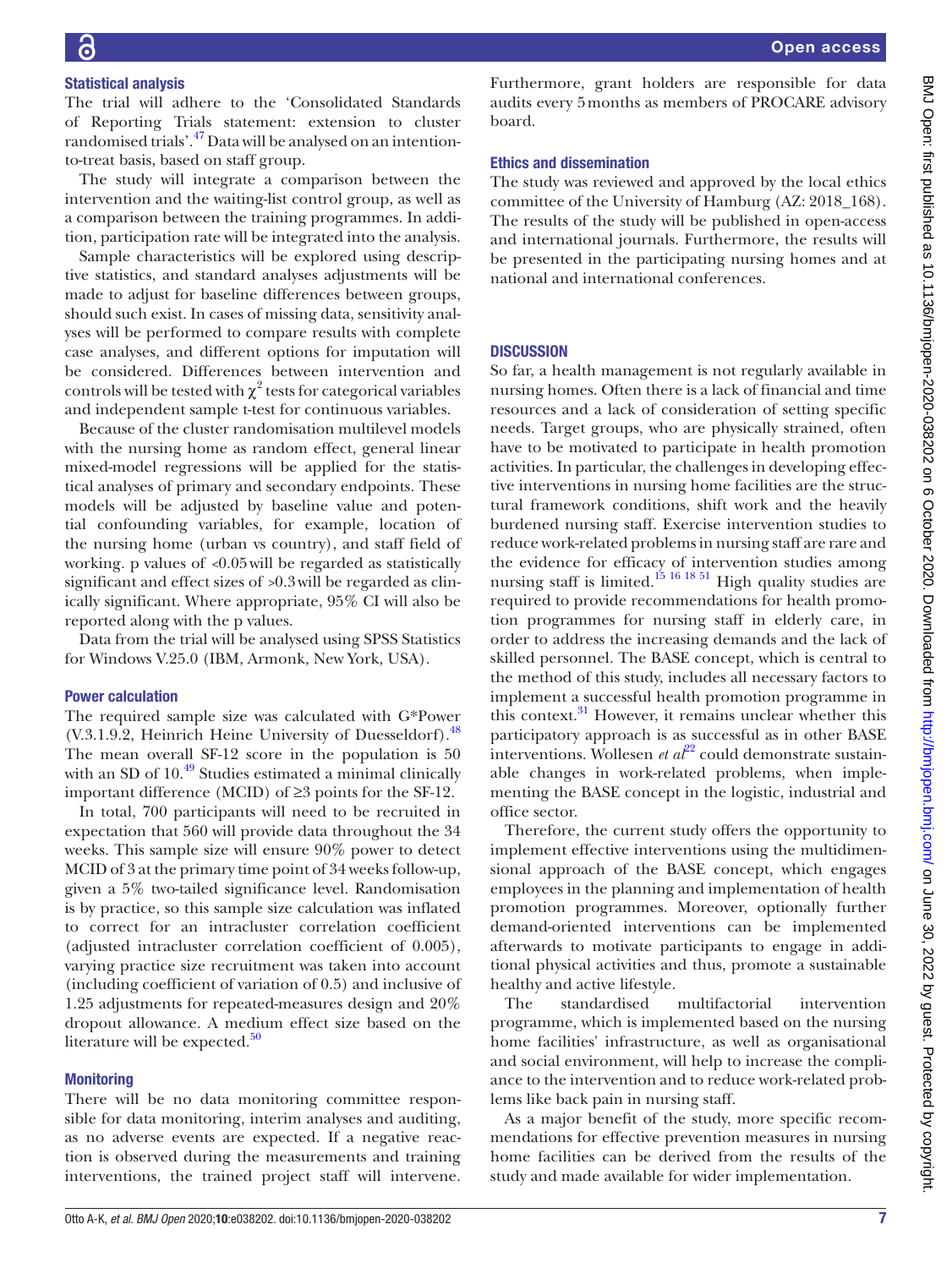Nevertheless, there are some limitations in the study: The participants will be asked to fill in the questionnaires in the context of information events during working time. It will take approximately 30min to complete the questionnaire. Lack of time and time pressure can influence the quality of the answers. In order to avoid this, several information events will take place if necessary. This ensures that the nurses do not fill out the questionnaires at the same time, thus guaranteeing the care of the residents and to avoid time pressure. Moreover, another confounding factor could be the interchange about the health promotion programmes between the nurses in different groups, leading to changes in the waiting-list control group. This is a fundamental problem in the implementation of health promotion programmes, but the design has already been used in other BASE studies, reporting greater effects in the intervention group than in control group. $^{22}$  In addition, work culture, team environment and management can have an effect on intervention uptake and thus influence the effectiveness. Previous studies revealed no differences for work environment and  $\alpha$  occupation,<sup>22</sup> however we plan to control for this factor as a covariate. Furthermore, interventions will take place during working hours at the worksite. The participation of the nurses could be hindered by setting specific framework conditions. In order to keep the impairment as low as possible, prior organisation and consultation with the management will be crucial.

## Trial status

The randomised controlled trial commenced in January 2018. The first subject was recruited on 13 August 2018. The anticipated date of recruitment completion is expected in December 2020.

#### Author affiliations

<sup>1</sup>Department of Human Movement Science, University of Hamburg, Hamburg, Germany

<sup>2</sup>Department of Sport and Health, University of Paderborn, Paderborn, Germany <sup>3</sup>Institute of Sports and Sports Science, Karlsruhe Institute of Technology, Karlsruhe, Germany

<sup>4</sup>Institute of Medical Physics, Friedrich-Alexander University Erlangen-Nürnberg, Erlangen, Germany

5 Department of Sports and Exercise Science, University of Stuttgart, Stuttgart, Germany

<sup>6</sup>Institute of Sport and Exercise Sciences, University of Münster, Münster, Germany <sup>7</sup>Institute of Sports Sciences, Goethe University of Frankfurt, Frankfurt, Germany <sup>8</sup>Institute of Human Movement Science and Health, Chemnitz University of Technology, Chemnitz, Germany

<sup>9</sup>Biological Psychology and Neuroergonomics, Technical University of Berlin, Berlin, Germany

Contributors This study was carried out in collaboration between all authors. BW had the project idea and is the head of the multicentre study. Study contents were additionally refined by BW, CH, CV-R, DS, LV, MW, NS and TJ, who are grant holders and principal investigators. All authors were involved in the design of the study protocol. BW and A-KO developed the intervention with revision of all authors. A-KO wrote the first draft of the manuscript. JP wrote the intervention section. NS calculated the sample size and wrote the statistical section. A-KO, JP, L-MA, MB, LLB, CH, BJ, TJ, WK, TK, HK, JR, NS, DS, CV-R, OV, LV, MW, JW, KZ and BW have been involved in the drafting and contributed significantly to the revision of this manuscript and have given approval of the final manuscript.

Funding This study was funded by the health insurance Techniker Krankenkasse to the scientific concept. The study is part of the project 'Prevention and occupational health in long-term care' (PROCARE). Trial data will be analysed independently of the trial sponsors.

Disclaimer This funder will not play any role in the design of the study, data analysis, reporting of results, or the decision to present the manuscript for publication. The study protocol has not been reviewed by the funding body.

Competing interests None declared.

Patient consent for publication Not required.

Provenance and peer review Not commissioned; externally peer reviewed.

Open access This is an open access article distributed in accordance with the Creative Commons Attribution Non Commercial (CC BY-NC 4.0) license, which permits others to distribute, remix, adapt, build upon this work non-commercially, and license their derivative works on different terms, provided the original work is properly cited, appropriate credit is given, any changes made indicated, and the use is non-commercial. See: [http://creativecommons.org/licenses/by-nc/4.0/.](http://creativecommons.org/licenses/by-nc/4.0/)

#### ORCID iD

Ann-Kathrin Otto<http://orcid.org/0000-0003-4457-1625>

## REFERENCES

- <span id="page-7-0"></span>1 Ferrucci L, Guralnik JM, Studenski S, *et al*. Designing randomized, controlled trials aimed at preventing or delaying functional decline and disability in frail, older persons: a consensus report. *[J Am Geriatr](http://dx.doi.org/10.1111/j.1532-5415.2004.52174.x)  [Soc](http://dx.doi.org/10.1111/j.1532-5415.2004.52174.x)* 2004;52:625–34.
- <span id="page-7-1"></span>2 Grobe T. *Gesundheitsreport 2019: Pflegefall Pflegebranche? so geht's Deutschlands Pflegekräften*. 2019, 2019.
- <span id="page-7-2"></span>Hasselhorn H-M, Tackenberg P, Müller BH. Vorzeitiger Berufsausstieg aus der Pflege in Deutschland als zunehmendes Problem für den Gesundheitsdienst - eine Übersichtsarbeit. *[Gesundheitswesen](http://dx.doi.org/10.1055/s-2003-36918)* 2003;65:40–6.
- 4 Heinen MM, van Achterberg T, Schwendimann R, *et al*. Nurses' intention to leave their profession: a cross sectional observational study in 10 European countries. *[Int J Nurs Stud](http://dx.doi.org/10.1016/j.ijnurstu.2012.09.019)* 2013;50:174–84.
- <span id="page-7-3"></span>5 Eriksen W, Bruusgaard D, Knardahl S. Work factors as predictors of intense or disabling low back pain; a prospective study of nurses' aides. *[Occup Environ Med](http://dx.doi.org/10.1136/oem.2003.008482)* 2004;61:398–404.
- 6 Fiabane E, Giorgi I, Sguazzin C, *et al*. Work engagement and occupational stress in nurses and other healthcare workers: the role of organisational and personal factors. *[J Clin Nurs](http://dx.doi.org/10.1111/jocn.12084)* 2013;22:2614–24.
- 7 Magnavita N. Workplace violence and occupational stress in healthcare workers: a chicken-and-egg situation-results of a 6-year follow-up study. *[J Nurs Scholarsh](http://dx.doi.org/10.1111/jnu.12088)* 2014;46:366–76.
- <span id="page-7-4"></span>8 Meyer M, Wenzel J, Schenkel A. Krankheitsbedingte Fehlzeiten in der deutschen Wirtschaft im Jahr 2017. In: Badura B, Ducki A, Schröder H, *et al*, eds. *Fehlzeiten-Report 2018*. Berlin, Heidelberg: Springer Berlin Heidelberg, 2018: 331–536.
- <span id="page-7-5"></span>9 Dawson AP, McLennan SN, Schiller SD, *et al*. Interventions to prevent back pain and back injury in nurses: a systematic review. *[Occup](http://dx.doi.org/10.1136/oem.2006.030643)  [Environ Med](http://dx.doi.org/10.1136/oem.2006.030643)* 2007;64:642–50.
- <span id="page-7-6"></span>10 Simon M, Tackenberg P, Nienhaus A, *et al*. Back or neck-pain-related disability of nursing staff in hospitals, nursing homes and home care in seven countries--results from the European NEXT-Study. *[Int J Nurs](http://dx.doi.org/10.1016/j.ijnurstu.2006.11.003)  [Stud](http://dx.doi.org/10.1016/j.ijnurstu.2006.11.003)* 2008;45:24–34.
- 11 Semrau J, Hentschke C, Buchmann J, *et al*. Long-Term effects of interprofessional biopsychosocial rehabilitation for adults with chronic non-specific low back pain: a multicentre, quasiexperimental study. *[PLoS One](http://dx.doi.org/10.1371/journal.pone.0118609)* 2015;10:e0118609.
- 12 Seidler A, Euler U, Bolm-Audorff U, *et al*. Physical workload and accelerated occurrence of lumbar spine diseases: risk and rate advancement periods in a German multicenter case-control study. *[Scand J Work Environ Health](http://dx.doi.org/10.5271/sjweh.3121)* 2011;37:30–6.
- <span id="page-7-8"></span>13 Jensen LD, Gonge H, Jørs E, *et al*. Prevention of low back pain in female eldercare workers: randomized controlled work site trial. *[Spine](http://dx.doi.org/10.1097/01.brs.0000227326.35149.38)* 2006;31:1761–9.
- <span id="page-7-7"></span>14 Lorusso A, Bruno S, L'Abbate N. A review of low back pain and musculoskeletal disorders among Italian nursing personnel. *[Ind](http://dx.doi.org/10.2486/indhealth.45.637)  [Health](http://dx.doi.org/10.2486/indhealth.45.637)* 2007;45:637–44.
- <span id="page-7-9"></span>15 Skargren E, Öberg B. Effects of an exercise program on musculoskeletal symptoms and physical capacity among nursing staff. *[Scand J Med Sci Sports](http://dx.doi.org/10.1111/j.1600-0838.1996.tb00079.x)* 1996;6:122–30.
- <span id="page-7-10"></span>16 Horneij E, Hemborg B, Jensen I, *et al*. No significant differences between intervention programmes on neck, shoulder and low back